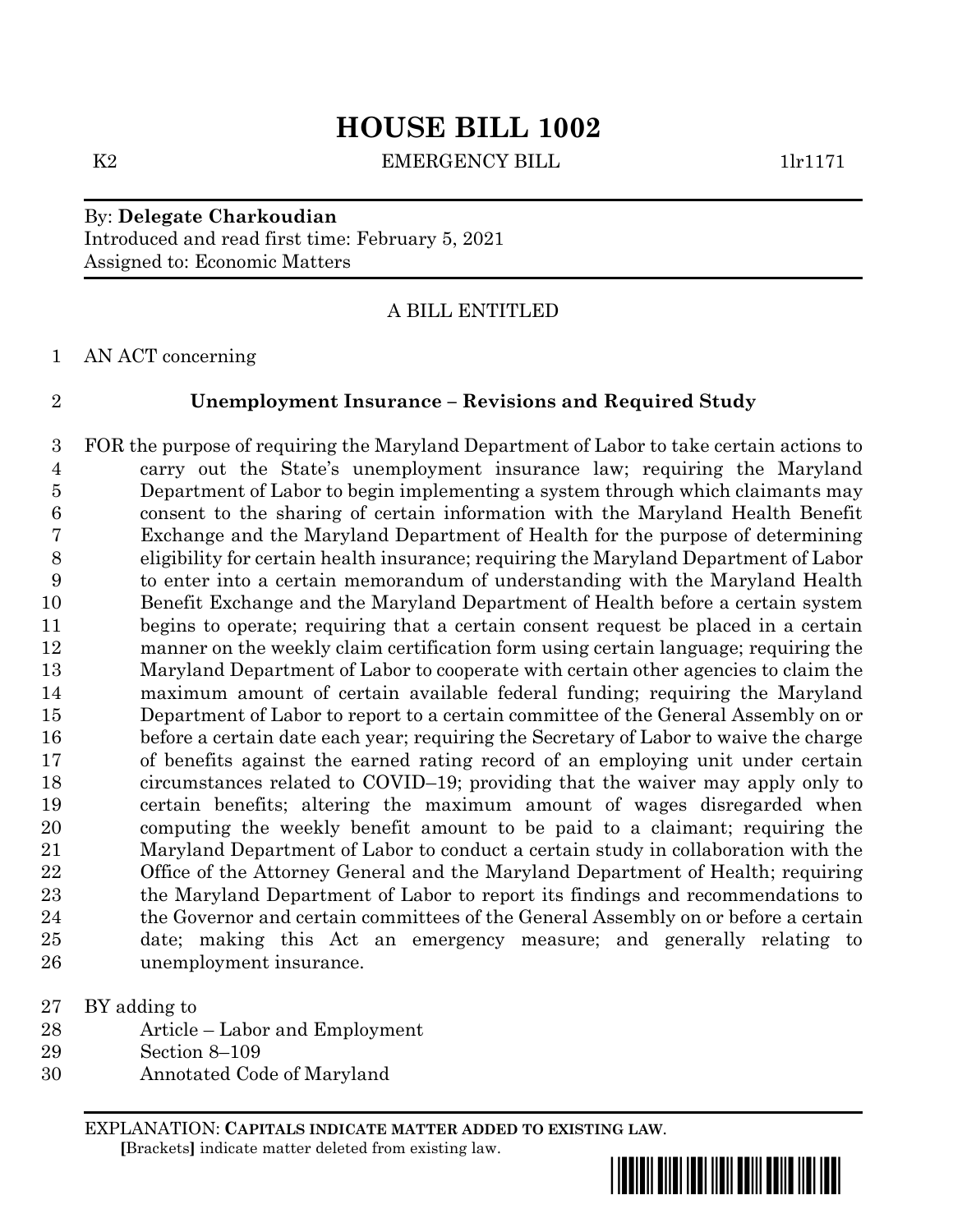|                                                                | <b>HOUSE BILL 1002</b><br>$\overline{2}$                                                                                                                                                                                            |
|----------------------------------------------------------------|-------------------------------------------------------------------------------------------------------------------------------------------------------------------------------------------------------------------------------------|
| $\mathbf 1$                                                    | (2016 Replacement Volume and 2020 Supplement)                                                                                                                                                                                       |
| $\overline{2}$<br>$\boldsymbol{3}$<br>$\overline{4}$<br>5<br>6 | BY repealing and reenacting, with amendments,<br>Article – Labor and Employment<br>Section 8–611(k) and 8–803(d)<br>Annotated Code of Maryland<br>(2016 Replacement Volume and 2020 Supplement)                                     |
| 7<br>8                                                         | SECTION 1. BE IT ENACTED BY THE GENERAL ASSEMBLY OF MARYLAND,<br>That the Laws of Maryland read as follows:                                                                                                                         |
| 9                                                              | <b>Article - Labor and Employment</b>                                                                                                                                                                                               |
| 10                                                             | $8 - 109.$                                                                                                                                                                                                                          |
| 11<br>12                                                       | (A)<br>CARRYING OUT THE<br>IN<br>REQUIREMENTS OF<br><b>THIS</b><br>TITLE,<br><b>THE</b><br><b>DEPARTMENT SHALL:</b>                                                                                                                 |
| 13<br>14                                                       | (1)<br>ENSURE THAT AN INDIVIDUAL CONTACTING THE DEPARTMENT<br>HAS ADEQUATE AND TIMELY ACCESS TO LANGUAGE AND INTERPRETIVE SERVICES;                                                                                                 |
| 15<br>16<br>17                                                 | (2)<br>ENSURE THAT CALL CENTER STAFFING IS ADEQUATE TO ALLOW<br>AN INDIVIDUAL TO REACH A DEPARTMENTAL EMPLOYEE OR CONTRACTOR TO ASK<br><b>QUESTIONS;</b>                                                                            |
| 18<br>19<br>20                                                 | (3)<br>ESTABLISH SYSTEMS AND PROCEDURES THAT ENSURE THAT AN<br>INDIVIDUAL DOES NOT NEED TO WAIT ON HOLD BEFORE BEING OFFERED AN<br>OPPORTUNITY TO LEAVE A PHONE NUMBER TO RECEIVE A CALL BACK;                                      |
| 21<br>22                                                       | <b>ENSURE THAT PHONE CALLS MADE BY DEPARTMENT STAFF AND</b><br>(4)<br>CONTRACTORS APPEAR ON CALLER ID AS ORIGINATING FROM THE DEPARTMENT;                                                                                           |
| 23<br>24<br>25<br>26                                           | ENSURE THAT VOICEMAIL MESSAGES LEFT BY DEPARTMENT<br>(5)<br>STAFF OR CONTRACTORS INCLUDE CLEAR INSTRUCTIONS FOR NEXT STEPS,<br>INCLUDING A CALL-BACK NUMBER OTHER THAN THE GENERAL NUMBER FOR<br>UNEMPLOYMENT INSURANCE ASSISTANCE; |
| $27\,$<br>28<br>29<br>30                                       | (6)<br>ESTABLISH PROCEDURES THAT REQUIRE ATTEMPTS BY THE<br>DEPARTMENT TO CONTACT AN INDIVIDUAL RELATED TO A CLAIM FOR BENEFITS TO<br>BE TIMED IN SUCH A WAY THAT THE CALLS OCCUR OVER CONSECUTIVE AND<br><b>MULTIPLE DAYS;</b>     |
| 31<br>$32\,$                                                   | (7)<br>PERIODICALLY REVIEW AND REVISE FOR<br><b>CLARITY</b><br><b>AND</b><br>ORGANIZATION ALL PUBLIC COMMUNICATIONS, INCLUDING MATERIALS POSTED ON                                                                                  |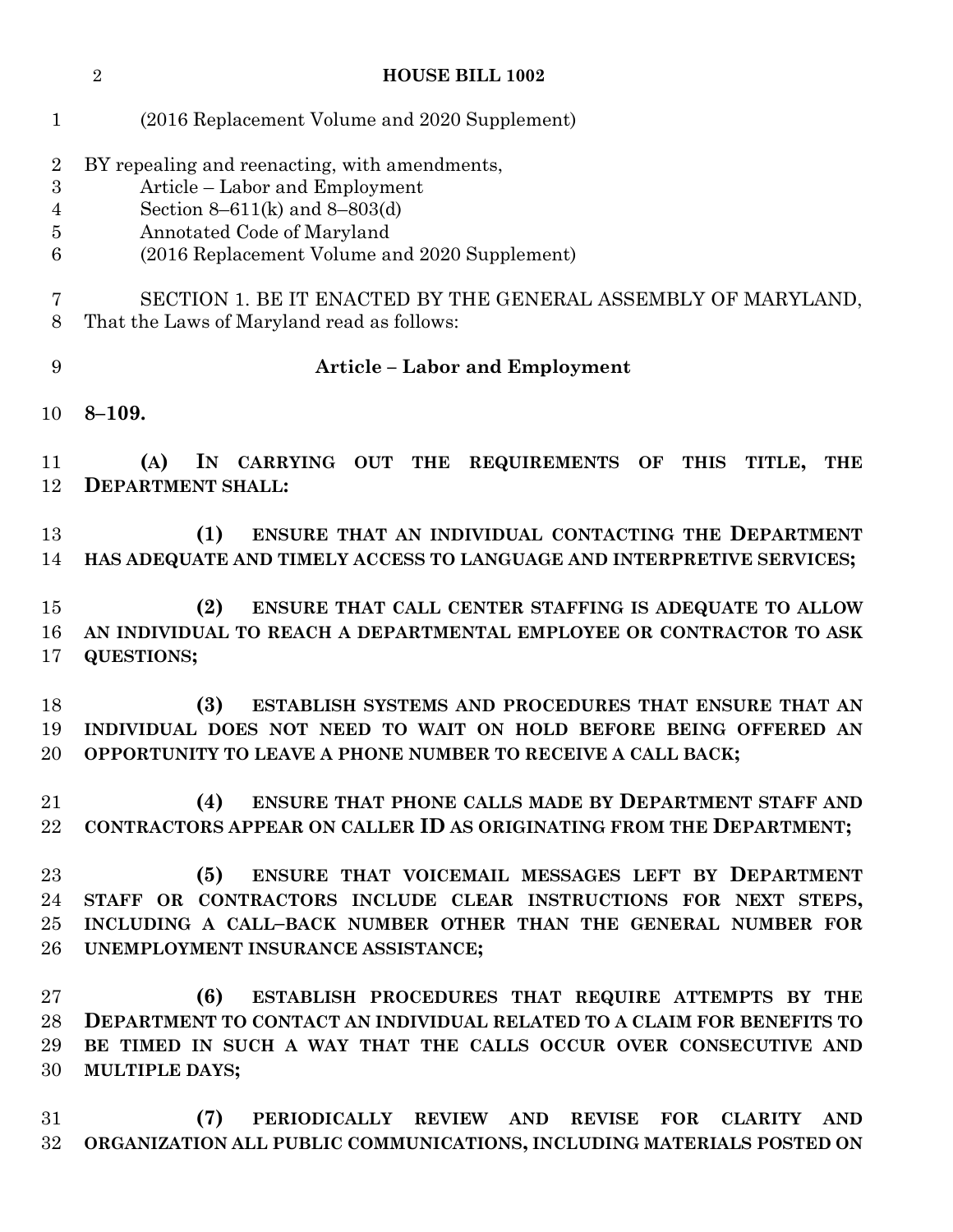#### **HOUSE BILL 1002** 3

**THE DEPARTMENT'S WEBSITE OR MOBILE APPLICATION;**

 **(8) ENSURE THAT THE APPLICATION FOR UNEMPLOYMENT INSURANCE BENEFITS EXPLICITLY INFORMS APPLICANTS OF THE RIGHT TO REQUEST BENEFITS IN THE FORM OF A PAPER CHECK AND PROVIDES A MECHANISM TO MAKE THE REQUEST;**

 **(9) ENSURE THAT AN APPLICANT IS INFORMED OF THE AVAILABILITY TO AUTOMATICALLY TRANSFER FUNDS INTO A PERSONAL CHECKING ACCOUNT AND PROVIDE A MECHANISM TO MAKE THE REQUEST;**

 **(10) ESTABLISH SYSTEMS, PROCESSES, AND PROCEDURES THAT ENABLE AN APPLICANT TO TRACK THE STATUS OF A CLAIM, INCLUDING THE ANTICIPATED TIMELINE FOR THE RESOLUTION OF EACH PARTICULAR CLAIM;**

 **(11) ENSURE THAT AN OVERPAYMENT NOTICE SENT TO A CLAIMANT INCLUDES INFORMATION REGARDING THE CAUSE OF THE OVERPAYMENT AND THE PERIOD DURING WHICH THE OVERPAYMENT OCCURRED;**

**(12) ESTABLISH AND MAINTAIN A PLAN TO:**

 **(I) FILL ALL OPEN POSITIONS WITHIN THE DIVISION OF UNEMPLOYMENT INSURANCE IN A TIMELY MANNER; AND**

 **(II) IMMEDIATELY FILL ALL POSITIONS WITHIN THE DIVISION OF UNEMPLOYMENT INSURANCE AND RAPIDLY EXPAND PERSONNEL IN RESPONSE TO A CRISIS;**

 **(13) ESTABLISH AND MAINTAIN A PLAN FOR ONGOING INVESTMENT IN TECHNOLOGY;**

 **(14) ESTABLISH STANDARDS FOR THE TIMELY PROCESSING OF CLAIMS FOR BENEFITS UNDER WHICH:**

 **(I) 92% OF CLAIMS ARE COMPLETED WITHIN 21 DAYS AFTER THE RECEIPT OF THE INITIAL APPLICATION; AND**

 **(II) 97% OF CLAIMS THAT REQUIRE ADJUDICATION ARE RESOLVED WITHIN 8 WEEKS AFTER THE RECEIPT OF THE INITIAL APPLICATION;**

 **(15) ESTABLISH A SINGLE POINT OF CONTACT WITHIN THE DEPARTMENT TO OVERSEE AND PRIORITIZE THE RESOLUTION OF CLAIMS THAT HAVE NOT BEEN COMPLETED WITHIN 8 WEEKS; AND**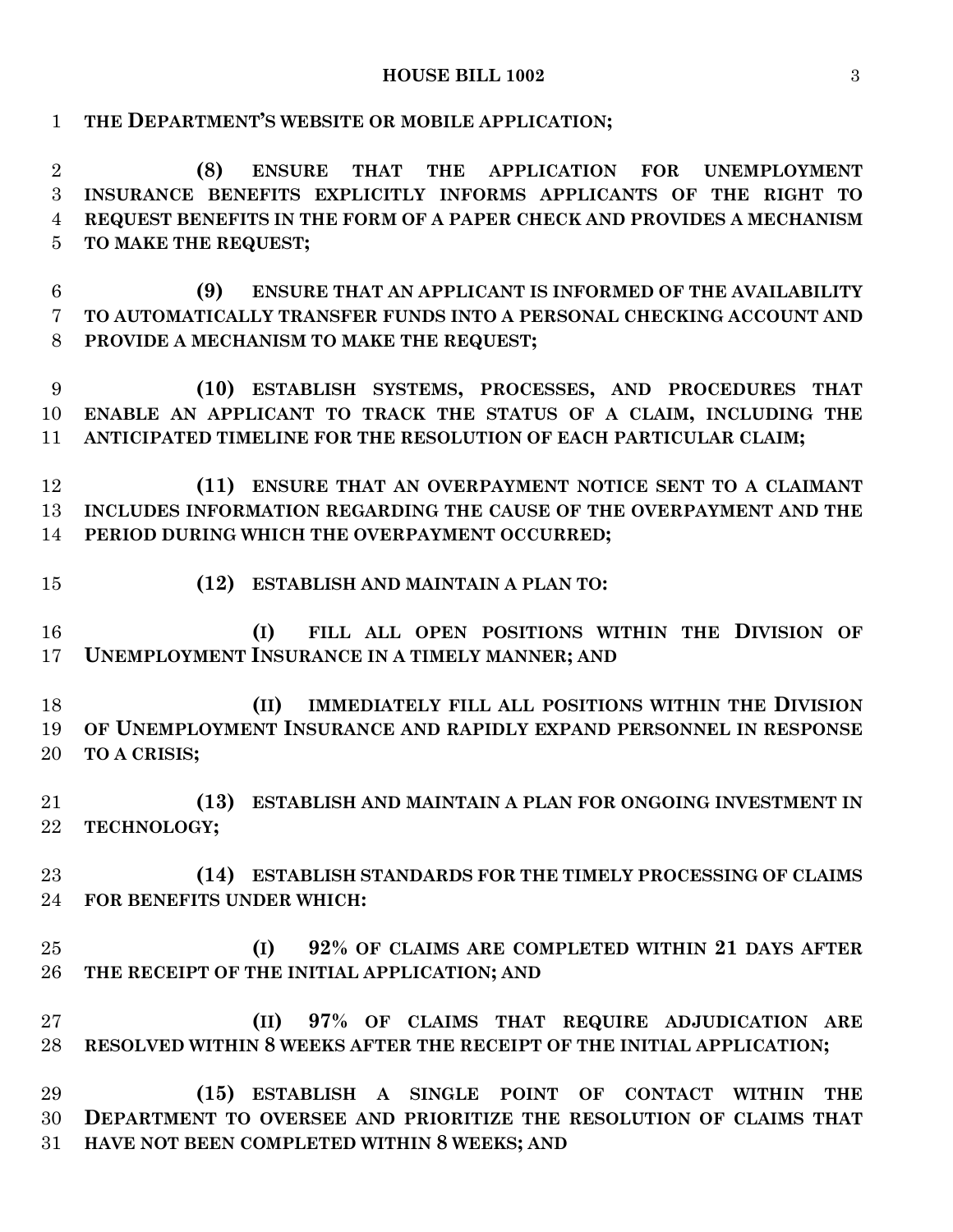**HOUSE BILL 1002**

 **(16) (I) TRACK THE PERCENTAGE OF LAID–OFF WORKERS WHO FILE FOR UNEMPLOYMENT INSURANCE BENEFITS;**

 **(II) ESTABLISH A GOAL FOR AN UNEMPLOYMENT INSURANCE RECIPIENCY RATE; AND**

 **(III) PUBLISH ON THE DEPARTMENT'S WEBSITE AT LEAST ONCE PER MONTH:**

 **1. THE PERCENTAGE OF LAID–OFF WORKERS WHO FILED FOR BENEFITS; AND** 

**2. THE RECIPIENCY RATE.**

 **(B) (1) ON OR BEFORE SEPTEMBER 1, 2021, THE DEPARTMENT SHALL BEGIN IMPLEMENTING A SYSTEM THROUGH WHICH A CLAIMANT MAY CONSENT, AS PART OF ANY WEEKLY CLAIM CERTIFICATION, TO THE SHARING OF RELEVANT COLLECTED INFORMATION BY THE DEPARTMENT WITH THE MARYLAND HEALTH BENEFIT EXCHANGE AND THE MARYLAND DEPARTMENT OF HEALTH TO DETERMINE WHETHER THE INDIVIDUAL QUALIFIES FOR FREE OR LOW–COST HEALTH INSURANCE AND, IF SO, TO HELP THE INDIVIDUAL ENROLL.**

 **(2) BEFORE THE SYSTEM DESCRIBED IN PARAGRAPH (1) OF THIS SUBSECTION BEGINS TO OPERATE, THE DEPARTMENT SHALL ENTER INTO A MEMORANDUM OF UNDERSTANDING WITH THE MARYLAND HEALTH BENEFIT EXCHANGE AND THE MARYLAND DEPARTMENT OF HEALTH THAT ENABLES THE SYSTEM TO OPERATE IN COMPLIANCE WITH ALL APPLICABLE FEDERAL AND STATE REQUIREMENTS RELATED TO PRIVACY, DATA SECURITY, AND FUNDING.**

 **(3) THE CONSENT REQUEST DESCRIBED IN PARAGRAPH (1) OF THIS SUBSECTION SHALL BE PROMINENTLY PLACED ON THE WEEKLY CLAIM CERTIFICATION FORM, USING LANGUAGE THAT CAN BE EASILY UNDERSTOOD BY THE MAJORITY OF INDIVIDUALS WHO QUALIFY FOR BENEFITS.**

 **(4) THE DEPARTMENT SHALL COOPERATE WITH THE MARYLAND HEALTH BENEFIT EXCHANGE AND THE MARYLAND DEPARTMENT OF HEALTH TO CLAIM THE MAXIMUM AMOUNT OF AVAILABLE FEDERAL FUNDING FOR THE ESTABLISHMENT AND OPERATION OF THE SYSTEM DESCRIBED IN PARAGRAPH (1) OF THIS SUBSECTION.**

 **(C) ON OR BEFORE DECEMBER 1 EACH YEAR, THE DEPARTMENT SHALL REPORT TO THE JOINT COMMITTEE ON UNEMPLOYMENT INSURANCE OVERSIGHT,**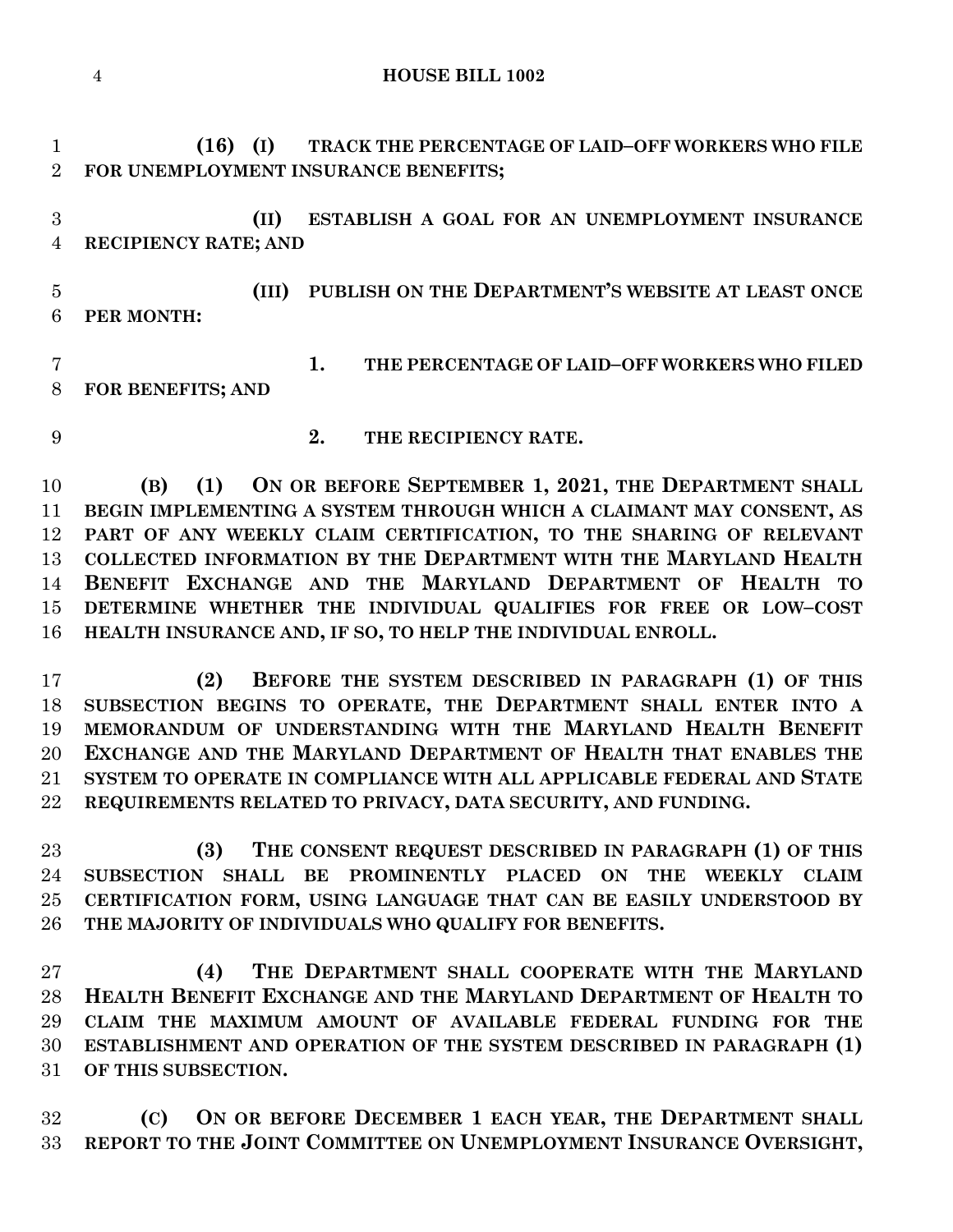#### **HOUSE BILL 1002** 5

# **IN ACCORDANCE WITH § 2–1257 OF THE STATE GOVERNMENT ARTICLE, ON THE IMPLEMENTATION OF THIS SECTION.**

8–611.

 (k) (1) **[**The**] SUBJECT TO PARAGRAPH (3) OF THIS SUBSECTION, THE** Secretary may waive the charge of benefits paid to a claimant against the earned rating record of an employing unit if:

 (i) the benefits are paid to the claimant during a period in which the claimant is temporarily unemployed because the employing unit shut down due to a natural disaster; and

 (ii) the Governor declared a state of emergency due to the natural disaster.

 (2) If the Secretary waives the charge of benefits under paragraph (1) of this subsection, the waiver may be in effect only until the earlier of:

- (i) 4 months after the natural disaster; or
- 15 (ii) the date the employing unit reopens.

 **(3) SUBJECT TO PARAGRAPH (4) OF THIS SUBSECTION, THE SECRETARY SHALL WAIVE THE CHARGE OF BENEFITS PAID TO A CLAIMANT AGAINST THE EARNED RATING RECORD OF AN EMPLOYING UNIT IF THE BENEFITS WERE PAID TO THE CLAIMANT DURING A PERIOD IN WHICH, DUE TO THE COVID–19 PANDEMIC:**

 **(I) THE GOVERNOR HAD DECLARED A STATE OF EMERGENCY; AND**

 **(II) THE CLAIMANT IS OR WAS TEMPORARILY UNEMPLOYED BECAUSE THE EMPLOYING UNIT SHUT DOWN OR MODIFIED OPERATIONS.**

 **(4) IF THE SECRETARY WAIVES THE CHARGE OF BENEFITS UNDER PARAGRAPH (3) OF THIS SUBSECTION, THE WAIVER MAY APPLY ONLY TO BENEFITS PAID BEFORE THE EARLIER OF:**

- **(I) 6 MONTHS AFTER THE END OF A STATE OF EMERGENCY RELATED TO THE COVID–19 PANDEMIC; OR**
- **(II) THE DATE THE EMPLOYING UNIT FULLY REOPENS.**
- 8–803.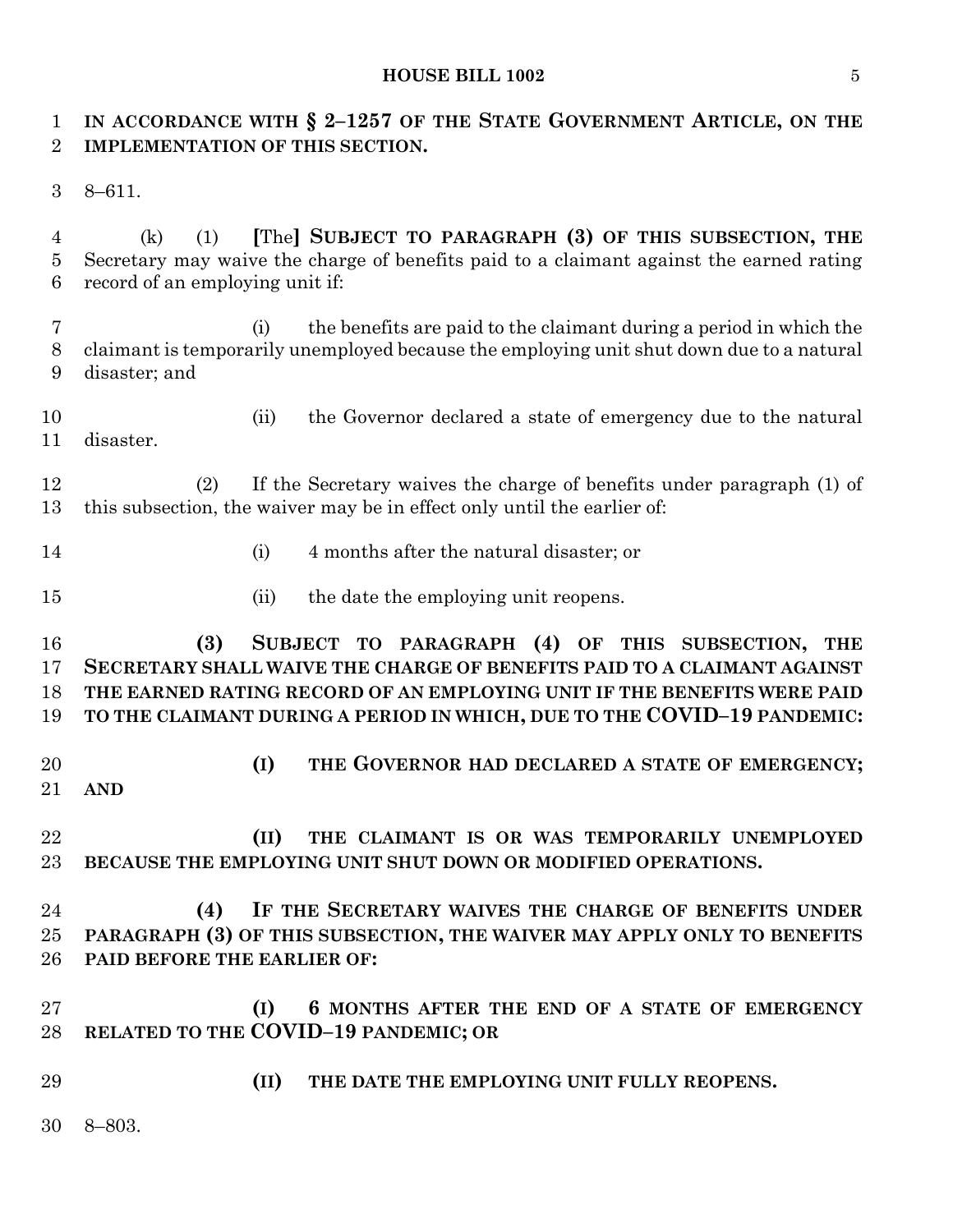#### **HOUSE BILL 1002**

 (d) (1) Except as provided in § 8–1207 of this title for the work sharing program and § 8–1604 of this title for the Self–Employment Assistance Program, an eligible claimant shall be paid a weekly benefit amount that is computed by: (i) determining the claimant's weekly benefit amount under this section; (ii) adding any allowance for a dependent to which the claimant is entitled under § 8–804 of this subtitle; and (iii) subtracting any wages exceeding **[**\$50**] \$300** payable to the claimant for the week. (2) In computing benefits under this subsection, a fraction of a dollar shall be rounded to the next lower dollar. SECTION 2. AND BE IT FURTHER ENACTED, That: (a) The Maryland Department of Labor, in collaboration with the Office of the Attorney General and the Joint Committee on Unemployment Insurance Oversight, shall conduct a study related to the unemployment insurance program in the State. (b) The study shall: (1) examine expanding eligibility for unemployment insurance to include individuals who leave their job: (i) for family reasons, including accompanying a spouse to a new work location or to fulfill a caregiving obligation; or 21 (ii) due to job schedule volatility; (2) examine changes to the experience rating process; (3) examine reducing or suspending the impact on an employer's experience rating when the employer establishes a work sharing agreement with the Maryland Department of Labor under Title 8, Subtitle 12 of the Labor and Employment Article; (4) (i) examine whether the State is appropriately applying the definition of "employee" to cover seasonal, temporary, and gig–economy workers; and (ii) if needed, identify changes to law or establishing a new benefits program to assist all seasonal, temporary, or gig–economy workers; (5) examine increasing the maximum weekly benefit amount;